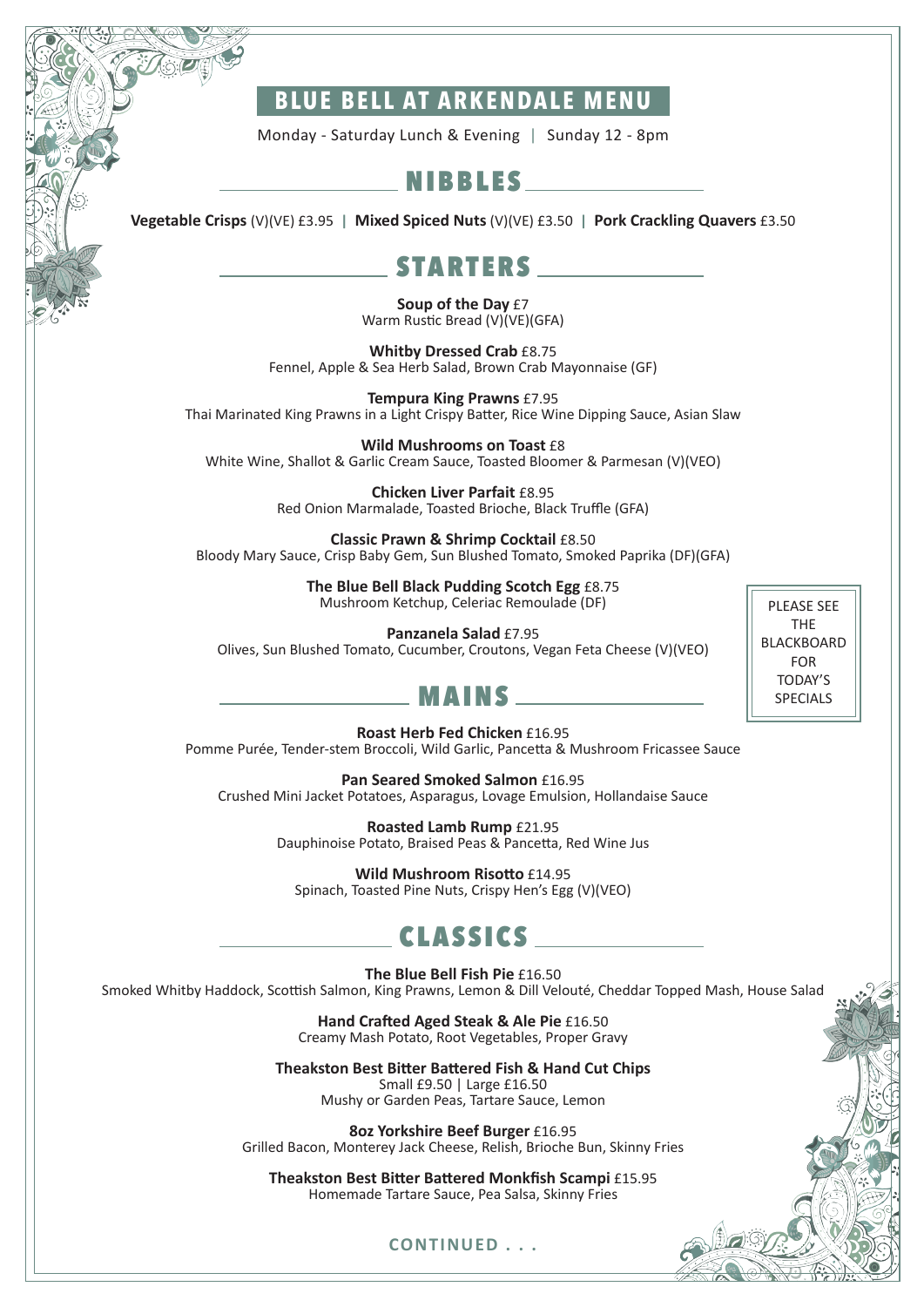### **BLUE BELL AT ARKENDALE MENU**

Monday - Saturday Lunch & Evening | Sunday 12 - 8pm

## CLASSICS

**Pea & Potato Gnocchi** £13.95 Wild Mushrooms, Fettle Cheese, Crispy Mint (V)(VEO)

**Thai Green Curry** £15.95 Vegan Flat Bread, Coconut & Coriander Rice (V)(VE)

## FROM THE GRILL

*Dry aged for at least 28 days & matured on the bone for outstanding flavour then marinated in the Blue Bell's signature marinade, served with Hand Cut Chips, Sautéed Garlic & Shallot Green Beans, Cafe De Paris Butter* 

**8oz Yorkshire Sirloin Steak** £21.95 **| 10oz Yorkshire Ribeye Steak** £27.95

**Garlic & Herb Marinated Chicken Skewers** £17.95

### SAUCES **£ 3**

**Peppercorn | Blue Cheese | Béarnaise** 

### SIDES **£4 Each**

**Buttered Seasonal Greens** (V)(VE) **|Mashed Potato** (V) **|Hand Cut Chips** (V)(VE)**|Skinny Fries** (V)(VE) **|House Salad** (V)(VE)

### DESSERTS

**Sticky Toffee Pudding**, Toffee Sauce, Vanilla Ice Cream £7.95

**Warm Bakewell Tart**, Raspberry Ripple Ice Cream £7.95

**Lemon Meringue Pie**, Liquorish, Blue Berry Ice Cream £8.50

**Yorkshire Rhubarb**, Scorched Cream, Caramac, Brandy Snap Biscuit (GFA) £6.95

**Indulgence of Chocolate**, The True Dessert for Chocolate Lovers (GFA) £8.95

**Lemon & Lime Tart**, Rhubarb Ice Cream (V)(VE) £5.95

**Belgium Chocolate Fudge Cake**, Berry Compote, Vanilla Ice Cream (V)(VE) £6.50

**Selection of Yorkshire & British Farmhouse Cheeses**

3 Piece £9 **|** 5 Piece £14

*All served with Homemade Chutney, Quince Paste, Grapes, Celery & Crackers*

**Fountains Gold** 

*A Yorkshire Cheddar Style Cheese produced from Jersey & Guernsey Milk to give it a Rich Buttery, Creamy Texture & with Full Flavour* 

**Yorkshire Fettle** 

*Shepherd's Purse Cheese, a Yorkshire version of the Classic Greek Ewes Milk Cheese, Delicate at first with a Good Salty Bite*

**Blue Monday**  *Complex & Creamy with Bold Cracks of Blue, Spicy & Sweet with Underlying Savouriness*

**Waterloo**  *A Soft Cow's Milk Cheese that's Brie-Like in Texture with a Sweet, Smooth Taste, Mellow & Fruity becoming more Peppery with Age*

> **Richard III Wensleydale**  *One of the Artisan Wensleydales produced today. Clean & Light with a Gentle, Milky, Lemony Flavour*

# SALADS | SANDWICHES | SUNDAY LU

**CONTINUED . . .**